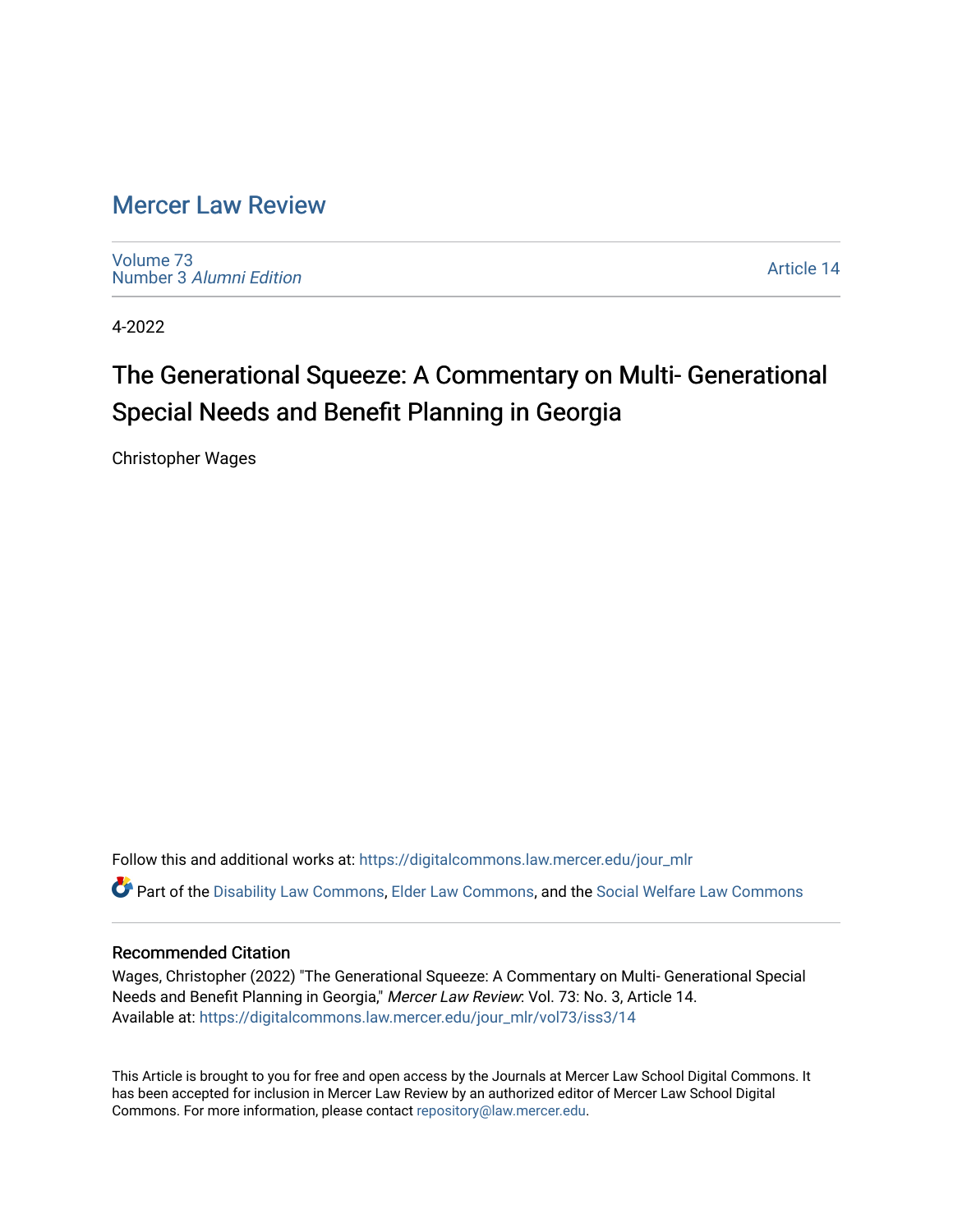# **The Generational Squeeze: A Commentary on Multi-Generational Special Needs and Benefit Planning in Georgia**

### **Christopher Wages\***

#### I. INTRODUCTION

As the generation of baby boomers—individuals born between 1946 and 1964—grow older, their children are being progressively squeezed between caring for aging parents and the demands of a family of their own, giving rise to the term "sandwich generation." The current population of fifty-three million baby boomers over the age of sixty-five accounts for 16% of the populace.1 As such, younger generations are finding themselves sandwiched between the financial, emotional, and physical needs of their aging parents and young children. This challenging situation is further exacerbated for families dealing with disabilities, and this scenario is only becoming more ubiquitous. In addition to baby boomers experiencing physical and cognitive challenges precipitated by age, the prevalence of developmental and physical disabilities among children is growing. The Centers for Disease Control (CDC) and Prevention issued a report noting an increase in developmental disabilities among children under the age of seventeen since 2009.2

997

<sup>\*</sup>Attorney at Law, Campbell and Brannon. Auburn University (Bachelor of Science in Business Administration); Mercer University School of Law (Juris Doctor, Cum Laude). Mercer Law Review; Articles Editor (Volume 71). Member, State Bar of Georgia.

<sup>1</sup>*. 2019 American Community Survey 1-Year Estimates*, UNITED STATES CENSUS BUREAU*,* https://data.census.gov/cedsci/profile?q=United%20States&g=0100000US (last visited Nov. 13, 2021).

<sup>2</sup>*. Increase in Developmental Disabilities Among Children in the United States,* CDC (Sept. 13, 2021), https://www.cdc.gov/ncbddd/developmentaldisabilities/features/increasein-developmental-disabilities.html.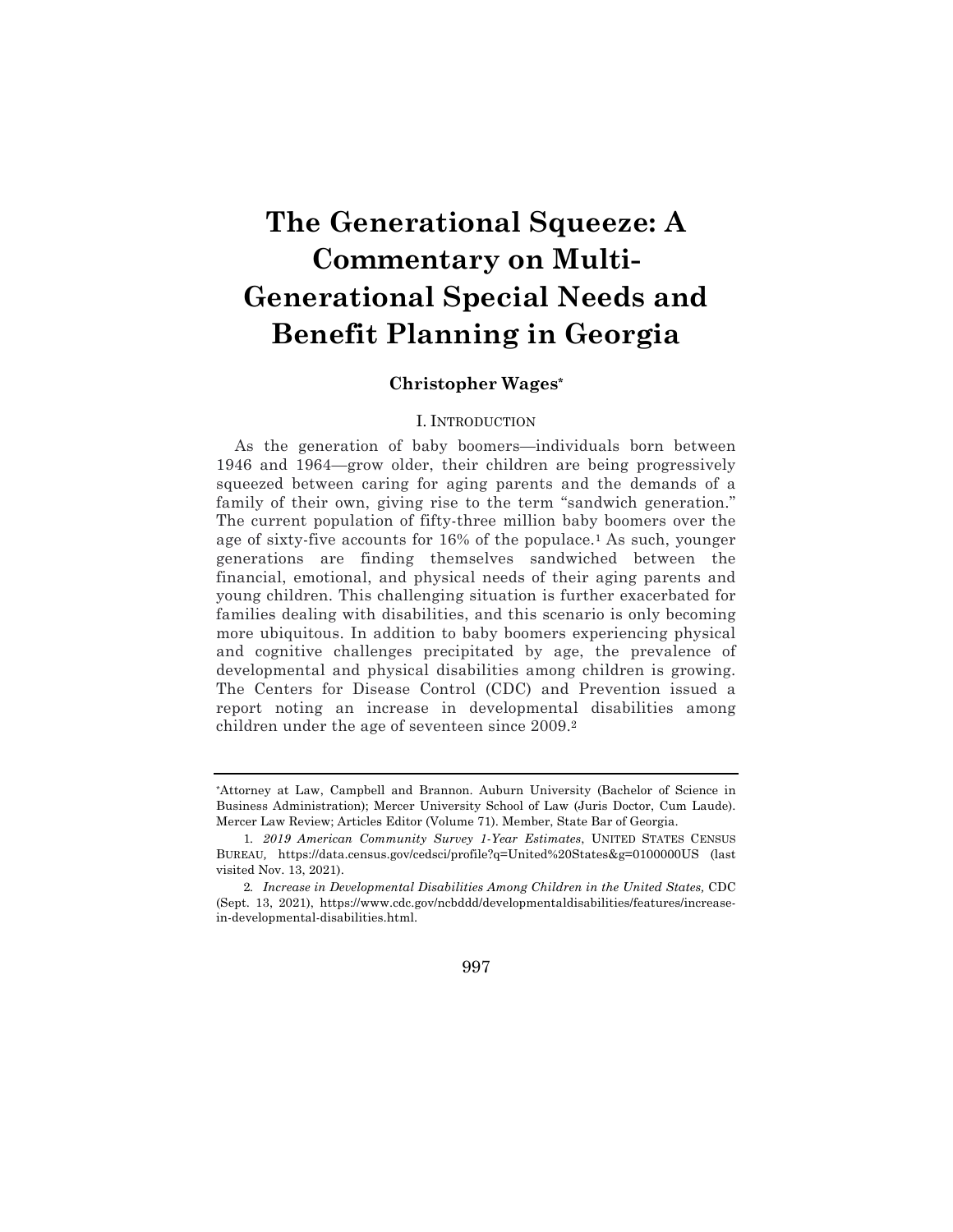Today, sixty-one million individuals, or 26% of the nation's population, have one or more disabilities.3 One in four disabled adults are also cared for at home by parents over the age of sixty.4 As parents lose the ability to caretake, younger generations are left to take up the mantle of caring for their disabled siblings and other family members.

This Article discusses the implications and complexities of proper planning for the long-term care of a substantial and growing percentage of individuals with physical and mental disabilities. A thorough understanding of the tenuous balance between preserving social benefits and employing special needs trusts crosses several legal disciplines, including estate planning; family law, in cases of divorce; and plaintiffs' litigation that result in disability settlements.

#### II. A SHIFT FROM INSTITUTIONALIZATION TO COMMUNITY SUPPORT

The 1999 United States Supreme Court decision in *Olmstead v. L.C.*,5 called for the integration of individuals with disabilities into supportive communities, spurring a shift from the then-prevailing practice of segregating disabled individuals into institutional settings such as nursing homes and state hospitals.6 The respondents brought suit under Title II of the Americans with Disabilities Act of 1990, 42 U.S.C.  $\S 19837$  and 42 U.S.C.  $\S \ \ 12131-12134$ ,<sup>8</sup> for healthcare officials' refusal to relocate mentally disabled persons from an institution into a community-based treatment program.9 The Court held that in evaluating reasonable modifications, a court must consider available resources, including the cost of providing community-based care and the range of services provided to others with mental disabilities.10 Prior to *Olmstead*, half the states, including Georgia, spent less than 8% of

<sup>3</sup>*. Disability Impacts All of Us*, CDC (Sept. 16, 2020), https://www.cdc.gov/ncbddd/disabilityandhealth/documents/disabilities\_impacts\_all\_of\_us. pdf.

<sup>4</sup>*. Caregiver Statistics: Demographics*, FAMILY CAREGIVER ALLIANCE, https://www.caregiver.org/resource/caregiver-statistics-demographics/?via=caregiverresources,all-resources (last visited Nov. 13, 2021).

<sup>5.</sup> 527 U.S. 581 (1999).

<sup>6</sup>*. Id.* at 587.

<sup>7.</sup> 42 U.S.C. § 1983 (1996).

<sup>8.</sup> 42 U.S.C. §§ 12131–12134 (1990).

<sup>9</sup>*. Olmstead*, 527 U.S. at 593–94.

<sup>10</sup>*. Id.* at 607.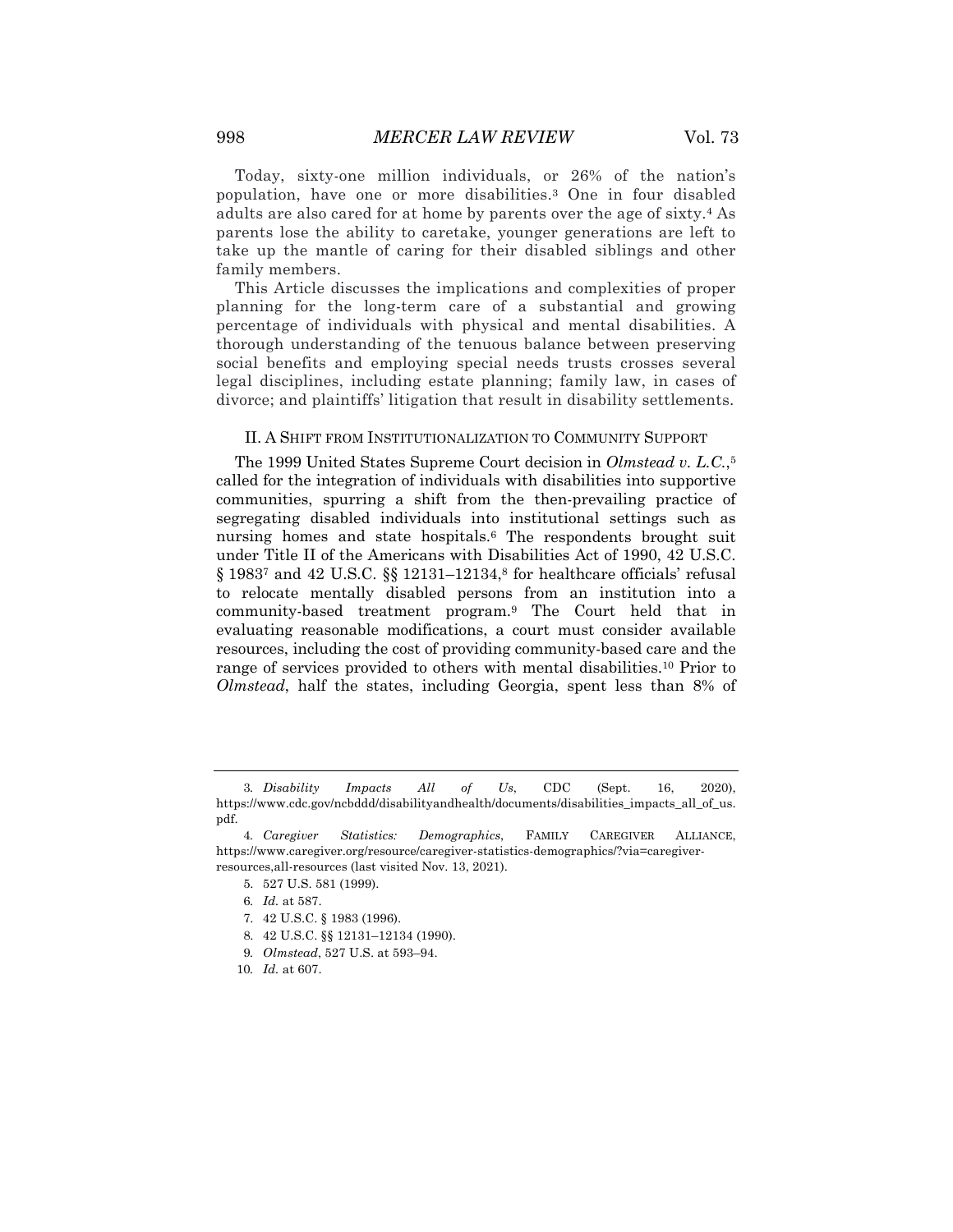Medicaid funding on home-based services for the disabled.11 Over the past decade, the number of individuals with disabilities living in an institution has started to decline, reaching 2.81% in 2019.12 The holding in *Olmstead* has led to increased integration of individuals with disabilities into supportive environments with live-in caregivers to help with day-to-day activities. Today, 86% of long-term care is provided in a home or by community-based services that allow adults with disabilities to live without being cut off from community, family, and friends, which habitually occurs in a nursing home or institutional setting.<sup>13</sup>

Personal care is the linchpin in helping disabled individuals live in the community and avoid institutionalization. Guardianships, conservatorships, and representative payees are supportive options that can help disabled adults live more independent lives outside of the institutional setting.

#### III. GUARDIANSHIP

Legal petitions, such as guardianships or conservatorships, are intended to optimize protection for a disabled individual and should be tailored to preserve as much independence and autonomy possible. A guardianship should be **"**the least restrictive form of **. . .** assistance, taking into consideration the ward**'**s functional limitations, personal needs, and preferences.**"**<sup>14</sup> Additionally, all guardianships **"**shall be designed to encourage the development of maximum self-reliance and independence in the adult and shall be ordered only to the extent necessitated by the adult**'**s actual and adaptive limitations after a determination that less restrictive alternatives to the guardianship are not available or appropriate.**"**<sup>15</sup> While guardianships are helpful, petitioning to make an individual become declared a ward is a weighty decision:

Unless the court**'**s order specifies that one or more of the following powers are to be retained by the ward, the appointment of a guardian shall remove from the ward the power to: (1) Contract marriage; (2)

<sup>11</sup>*. See* Gary A. Smith, *Status Report: Litigation Concerning Services for People with Disabilities*, HUMAN SERVS. RSCH INST. (May 23, 2007), https://www.hsri.org/files/uploads/news/litigation052307.pdf.

<sup>12</sup>*. See 2020 Annual Report: Disability Statistics and Demographics*, DISABILITY COMPENDIUM, https://disabilitycompendium.org/ (last visited Nov. 13, 2021).

<sup>13</sup>*. Filling in the Long-Term Care Gaps: Hearing on "Role of Private Insurance in Long-Term Care" Before the S. Spec. Comm. on Aging*, 111th Cong. 1, 2 (2009) (statement of Diane Rowland, Sc.D., Executive Vice President, Henry J. Kaiser Family Foundation).

<sup>14.</sup> O.C.G.A. § 29-4-20(a)(6) (2004).

<sup>15.</sup> O.C.G.A. § 29-4-1(f) (2019).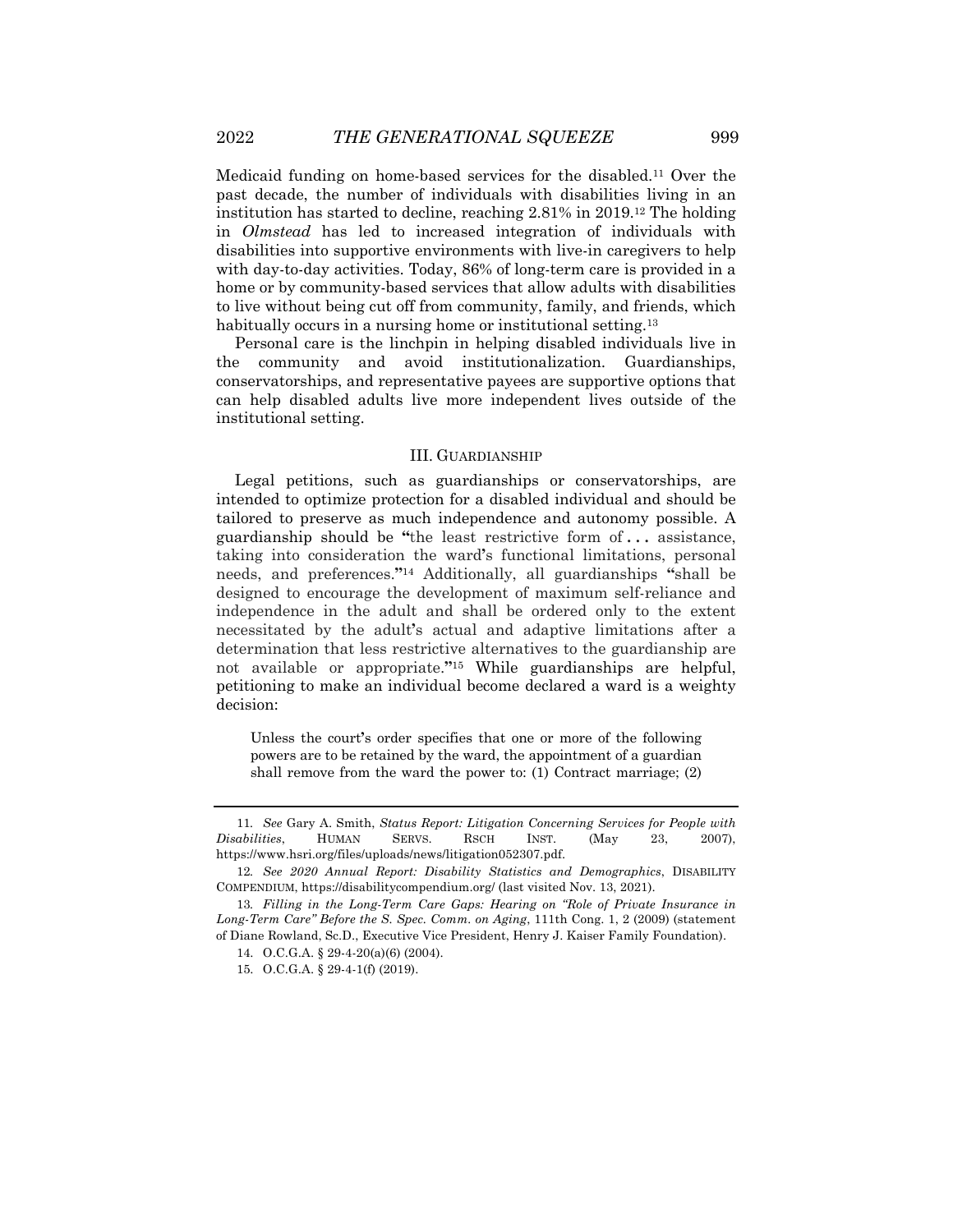Make, modify, or terminate other contracts; (3) Consent to medical treatment; (4) Establish a residence or dwelling place; (5) Change domicile; (6) Revoke a revocable trust established by the ward; and (7) Bring or defend any action at law or equity, except an action relating to the guardianship.16

Options to consider before petitioning for full legal guardianship include: providing support with limited or joint bank accounts; representative payee; financial power of attorney; conservatorship; medical release forms; and advance directives for health care.17 The rights and obligations of the guardian include the right to make decisions concerning the ward**'**s support, care, education, health, and welfare.18 The guardian at all times must **"**act as a fiduciary in the ward**'**s best interest and exercise reasonable care, diligence, and prudence,**"** as well as make reports to the probate court on a regular basis.19 While the legislature intended to grant guardians broad authority to make decisions and act on behalf of an adult ward, these powers are not without limits. Rather, the grant of powers and rights to the guardian is expressly made subject to orders of the probate court.20

If a full guardianship is not required, a representative payee can receive and manage Social Security funds to pay for basic needs for the beneficiary, such as food, clothing, housing, and medical care.21 Leftover money must be placed in a savings account, and the representative payee must show a simple accounting of the funds.22 Parents, spouses, guardians, or friends can be a representative payee; but, unlike a guardianship, being a representative payee does not grant authority to execute binding contracts on behalf of the beneficiary.23

Conservatorships can be helpful to individuals who struggle making financial decisions. Anyone, including the individual with the disability, can petition for the appointment of a conservator.<sup>24</sup> "The court may appoint a conservator for an adult only if the court finds the adult lacks sufficient capacity to make or communicate significant responsible

21*. A Guide for Representative Payees*, SOCIAL SECURITY ADMINISTRATION 3, https://www.ssa.gov/pubs/EN-05-10076.pdf (last visited Nov. 13, 2021).

<sup>16.</sup> O.C.G.A. § 29-4-21(a) (2007).

<sup>17</sup>*. See generally* O.C.G.A. § 29-4-22 (2004).

<sup>18.</sup> O.C.G.A. § 29-4-22(a) (2004).

<sup>19</sup>*. Id.*

<sup>20</sup>*. Id*.; O.C.G.A. § 29-4-23 (2011).

<sup>22.</sup> Social Security Administration, *supra* note 21, at 6.

<sup>23</sup>*. Id.* at 2.

<sup>24</sup>*. See generally* O.C.G.A. § 29-5-2 (2004).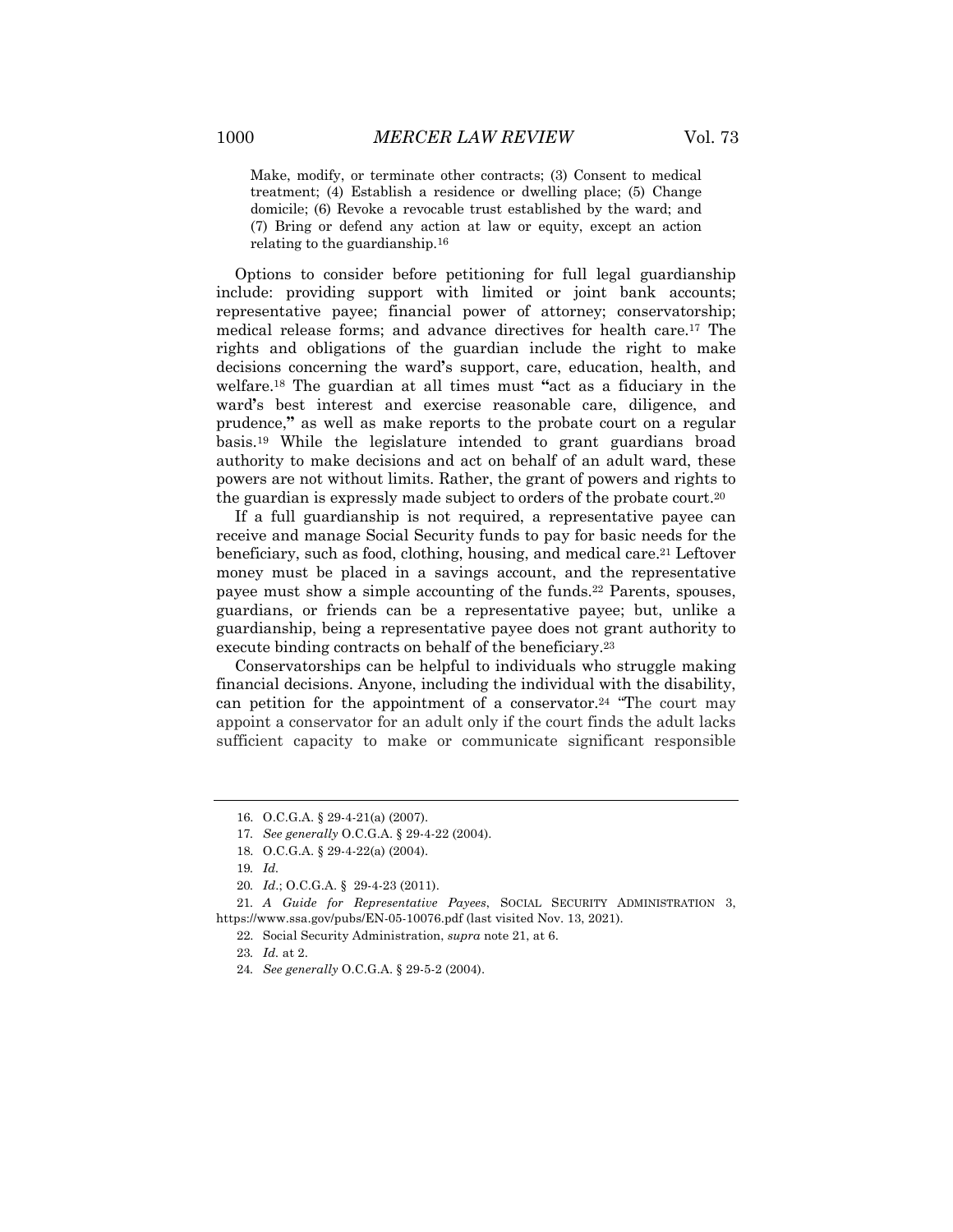decisions concerning the management of his or her property."25 It is possible to petition for the appointment of a conservator with or without seeking a guardianship, and it is also possible for the court to appoint two different people as guardian and conservator. While most care is provided voluntarily and without pay by friends and families, 8% of disabled individuals require additional or alternative support and rely exclusively on paid assistance.<sup>26</sup> Regardless of the individual circumstances, understanding the maze of rules and qualifications for public benefits is essential in obtaining and keeping the benefits for the long-term care of disabled individuals.

#### IV. TAX-FREE SAVINGS ACCOUNT FOR INDIVIDUALS WITH DISABILITIES

On December 19, 2014, the Achieving a Better Life Experience (ABLE) Act<sup>27</sup> was signed into federal law.<sup>28</sup> ABLE legislation 529A is similar to 529 college savings plans. But, rather than saving for education, ABLE creates a savings account for individuals with disabilities.29 The ABLE Act amends the Internal Revenue Code (IRC) to create tax-free savings accounts to alleviate the financial burdens for individuals with disabilities.30 ABLE accounts allow disabled individuals the opportunity to maintain a bank account without jeopardizing eligibility for crucial federal benefits.31

Funds in an ABLE account may be used to pay for qualified expenses, such as medical care, housing, and transportation, among other expenses. ABLE accounts are intended to supplement, not supplant, benefits from other sources such as Medicaid and Social Security Insurance.32 Qualifying for an ABLE account requires proof of a condition that began prior to reaching age twenty-six.33 Participants must also satisfy Title II and Title XVI of the Social Security Act Section  $416(i)^{34}$ , which requires proof of an "inability to engage in any substantial gainful activity by reason of any medically determinable

<sup>25.</sup> O.C.G.A. § 29-5-1(a) (2019).

<sup>26</sup>*. See* Family Caregiver Alliance, *supra* note 4.

<sup>27.</sup> H.R. Res. 5711, 113th Cong. (2014) (enacted).

<sup>28.</sup> 26 U.S.C. § 529A (2018).

<sup>29.</sup> H.R. Res. 5711, Sec. 101.

<sup>30</sup>*. See ABLE Accounts-Tax Benefit for People with Disabilities*, IRS (Jul. 15, 2021), https://www.irs.gov/government-entities/federal-state-local-governments/able-accountstax-benefit-for-people-with-disabilities.

<sup>31.</sup> IRS, *supra* note 30.

<sup>32.</sup> O.C.G.A. § 30-9-2 (2016).

<sup>33.</sup> 26 U.S.C. § 529A(e)(1)(A) (2018).

<sup>34.</sup> 42 U.S.C. § 416(i) (2021).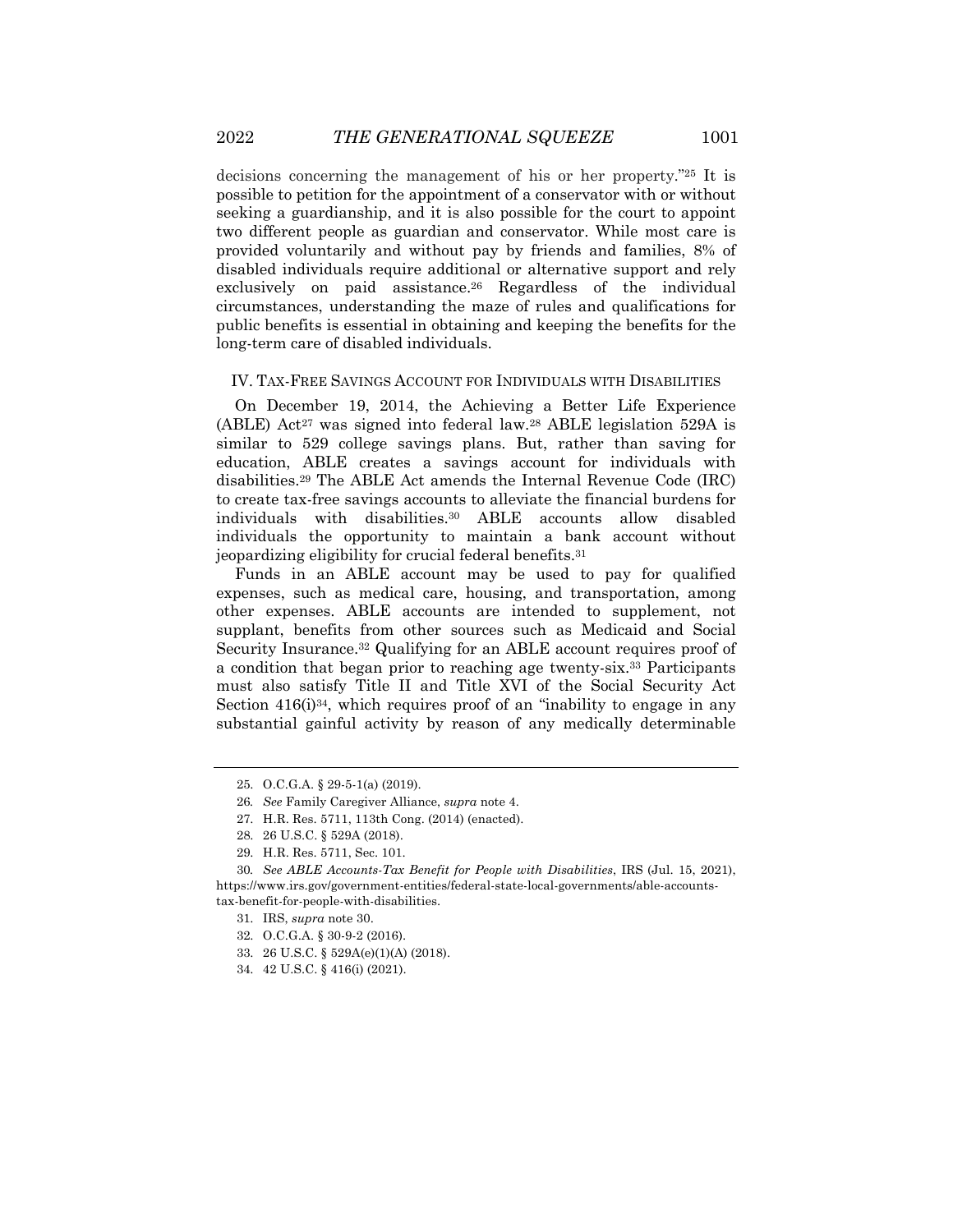physical or mental impairment which can be expected to result in death or has lasted or can be expected to last for a continuous period of not less than 12 months."35 A disability is defined as a "medically determinable physical or mental impairment or combination of impairments that causes marked and severe functional limitations, . . . or that has lasted or can be expected to last for a continuous period of not less than 12 months," or is expected to result in death; which causes the child to not participate in any substantial gainful activity.36

While anyone can contribute money into an ABLE account, each disabled individual can have only one ABLE account.37 If the account owner dies with funds remaining in the ABLE account, those funds must be used to pay any outstanding Qualified Disability Expense (QDE) bills, including funeral expenses, and to reimburse Medicaid for all benefits received.38 Any remaining funds can then be distributed to the account holder's legal beneficiaries.39 The federal ABLE Act authorizes individual states to administer their own ABLE programs.40

Georgia's ABLE program, launched in 2017, allows disabled individuals to maintain a tax-free bank account to pay for expenses related to their disability.41 These expenses include: basic living expenses; housing; healthcare; transportation; education; assistive technology; employment training; personal support services; legal fees; wellness; and financial management services.<sup>42</sup> Subject to some restrictions, the balance in a Georgia ABLE account does not affect need-based financial aid such as Medicaid or Supplement Security Insurance. Georgia ABLE participants can choose from among five investment options, including four mutual fund-based investments and one savings option insured by the Federal Deposit Insurance Corporation (FDIC).43 While ABLE accounts play an important role in the overall support for individuals with disabilities, they have limitations and are not intended to replace special needs trusts. Rather, the ABLE accounts should be one device among many as part of a comprehensive special needs plan.

<sup>35</sup>*. Id.*

<sup>36.</sup> 20 C.F.R. § 416.906 (2000) (defining disability for children); 20 C.F.R. § 416.905 (2012) (defining disability for adults); *see* 20 C.F.R. § 404.1505 (2012)(defining disability)

<sup>37.</sup> 26 U.S.C. § 529A(b) (2018).

<sup>38.</sup> 26 U.S.C. § 529A(f) (2018).

<sup>39</sup>*. Id*.

<sup>40.</sup> 26 U.S.C. § 529A(b)(1).

<sup>41.</sup> O.C.G.A. § 30-9-2.

<sup>42.</sup> 26 U.S.C. § 529A(e)(5) (2018).

<sup>43.</sup> O.C.G.A. §§ 30-9-8(b)–(c) (2016).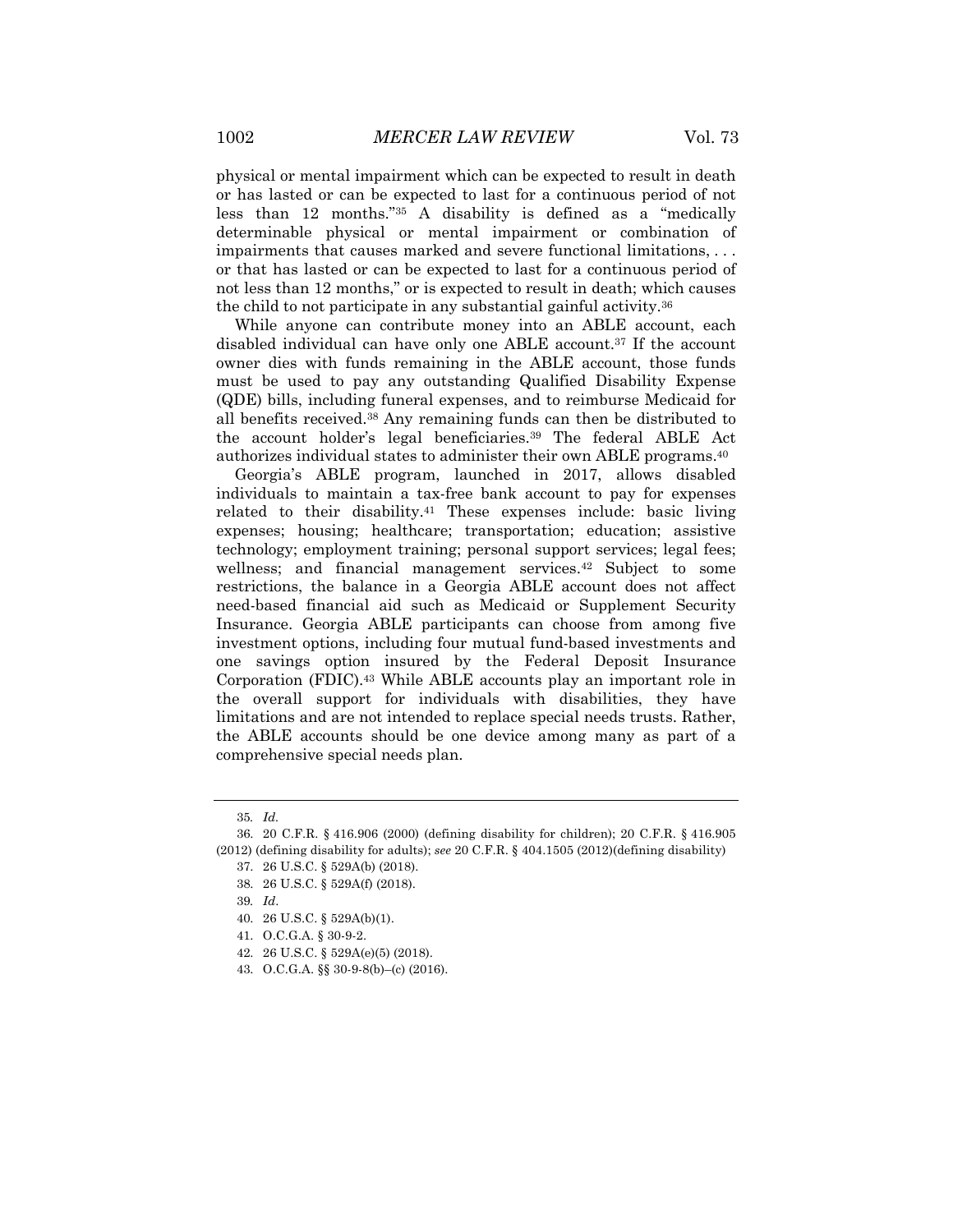#### V. BENEFITS FOR DISABLED INDIVIDUALS

There are two primary types of government benefits available for disabled individuals—insurance-based benefits and welfare-based benefits. Insurance-based benefits are comprised of Social Security Disability Insurance (SSDI) and Medicare.44 SSDI benefits are computed in quarters of coverage.45 An individual has disability insured status when they have at least twenty credits during a forty-calendar quarter period, the "20/40 rule."46 The forty-calendar quarter period ends with the quarter that the individual is determined to be disabled.47 Benefits may also be determined based on the record of a living parent through the Social Security Dependent's Benefits program or on the record of a deceased parent through the Social Security Survivor's Benefits program.48 Children who become disabled before age twentytwo and have remained continuously disabled and unmarried may draw on their parents' work records when the parent dies, retires, or becomes disabled themselves—but only if the parent has paid into the system.49

Welfare-based benefits consist of Supplemental Security Income (SSI) and Medicaid. Unlike the insurance-based benefits, welfare-based programs place strict limits on eligibility based on an individual's finances—including both their income and assets.50 An individual is considered financially needy if income is limited and total "countable assets" do not exceed the established threshold.51 SSI is a federal welfare program established under Title XVI of the Social Security Act to provide assistance to older and disabled individuals who are financially needy.52 SSI pays a monthly income to impoverished individuals who are at least sixty-five years of age or are disabled.53

<sup>44</sup>*. See generally* 42 U.S.C. § 423 (2020).

<sup>45.</sup> 42 U.S.C. § 423(a) (2020).

<sup>46</sup>*. See When Do You Have Disability Insured Status*, SOC. SEC. HANDBOOK, Sec. 207 (Aug. 9, 2005), https://www.ssa.gov/OP\_Home/handbook/handbook.02/handbook-0207.html#:~:text=You%20have%20disability%20insured%20status%20if%20you%3A%20 1,that%20calendar%20quarter%20as%20explained%20in%20%EF%BF%BD%20203.

<sup>47.</sup> Soc. Sec. Handbook, *supra* note 46.

<sup>48</sup>*. See Benefits for Children*, SOCIAL SECURITY ADMINISTRATION (Jun. 2021), https://www.ssa.gov/pubs/EN-05-10085.pdf.

<sup>49.</sup> Social Security Administration, *supra* note 48.

<sup>50</sup>*. See generally* 42 U.S.C. § 1382 (2018).

<sup>51</sup>*. See 2021 Medicaid Income and Resource Limits*, GA. MEDICAID https://medicaid.georgia.gov/how-apply/basic-eligibility (last visited Nov. 14, 2021).

<sup>52.</sup> 42 U.S.C. § 1381 (1972).

<sup>53.</sup> 42 U.S.C. § 1382(a) (2018).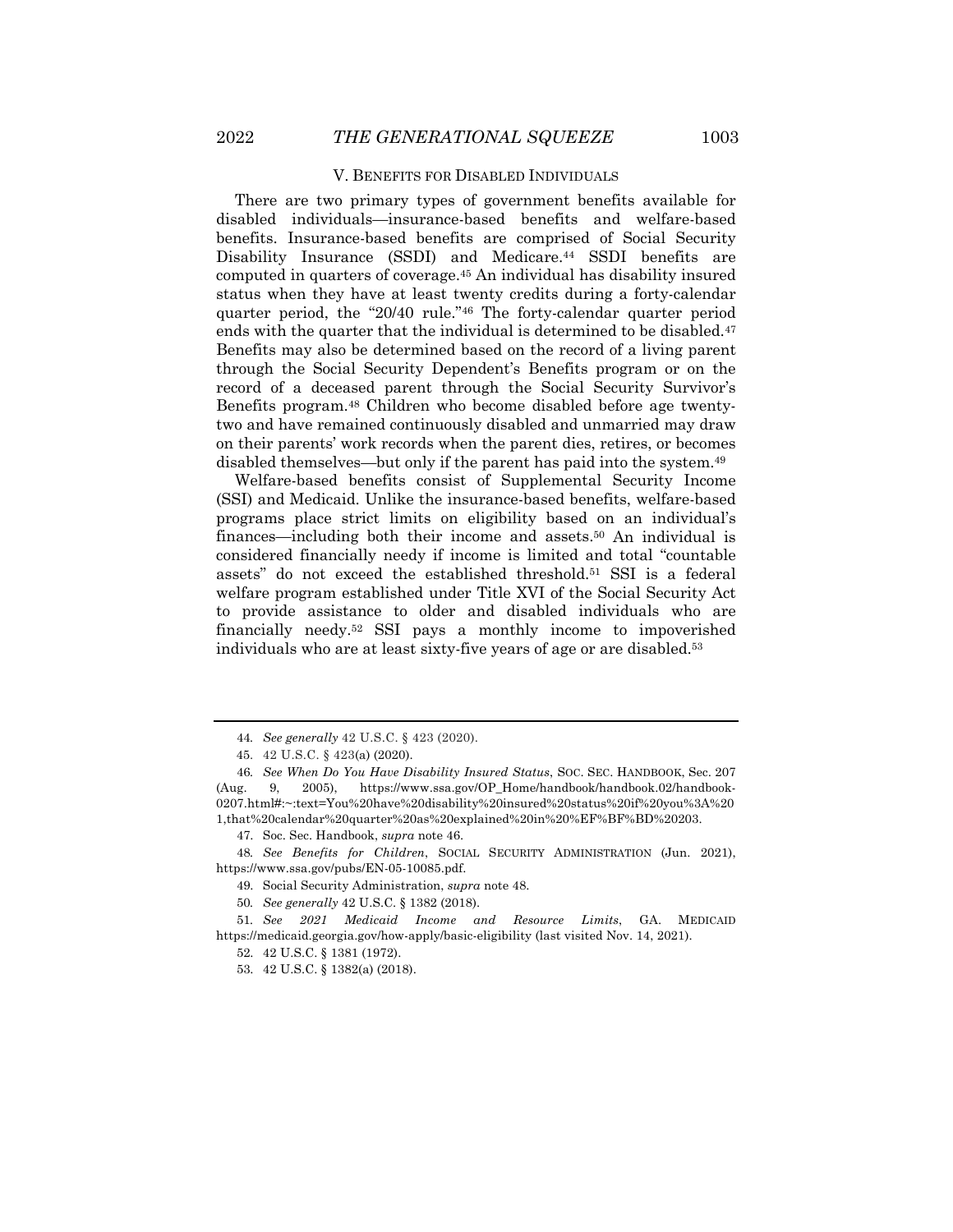As of 2020, this program ensured that such individuals received a minimum monthly income of \$783.00.54 An individual qualifies as financially needy if "countable assets" do not exceed \$2,000.00 and an individual's countable monthly income does not exceed \$794.00, or \$1,191.00 for couples.<sup>55</sup> Certain expenses related to the effect a disability has on an individual's ability to work may be deducted when calculating the amount of SSI payments.56 The Social Security Administration defines income—including gifts, inheritances, and earned or unearned cash—as "anything you receive in cash or in kind that you can use to meet your needs for food and shelter."57 SSI recipients in Georgia automatically become eligible for Medicaid benefits, but Medicaid is not limited only to SSI recipients.58 Medicaid is a complex, joint program between the federal government and individual state governments which pays for essential healthcare for eligible individuals. While Congress establishes the eligibility standards, each state applies its own criterion. Georgia has multiple Medicaid programs, each with differing eligibility requirements and varying levels of coverage. Each Georgia program requires that the beneficiary be over age sixty-five, be disabled, and have no more than \$2,000.00 in countable resources.<sup>59</sup>

#### VI. SPECIAL NEEDS PLANNING

The stakes are high in special needs planning as decisions made today considerably impact the lives of disabled individuals and their families for a lifetime. While disabled individuals often have access to funds from injury settlements, inheritances, or other sources, medical bills and essential expenses can ravage funds quickly. Special needs planning can preserve these funds without compromising eligibility for public benefits. Because eligibility rules for government benefit programs compete and occasionally conflict with one another, understanding the intricate regulations of public benefit policies is crucial in properly structuring a special needs trust. Whether establishing a first-party or third-party special needs trust, preserving current and future government benefits—namely Medicaid and SSI—is

<sup>54</sup>*. See* GA. Medicaid, *supra* note 51.

<sup>55</sup>*. Id.*

<sup>56.</sup> 42 U.S.C. § 1382(a)(1).

<sup>57.</sup> 20 C.F.R. § 416.1102 (2005).

<sup>58</sup>*. Medicaid ABCs*, GA. DEP'T OF CMTY. HEALTH, https://dch.georgia.gov/medicaidabcs (last visited Nov. 14, 2021).

<sup>59</sup>*. Basic Eligibility*, GA. MEDICAID, https://medicaid.georgia.gov/how-apply/basiceligibility (last visited Nov. 14, 2021).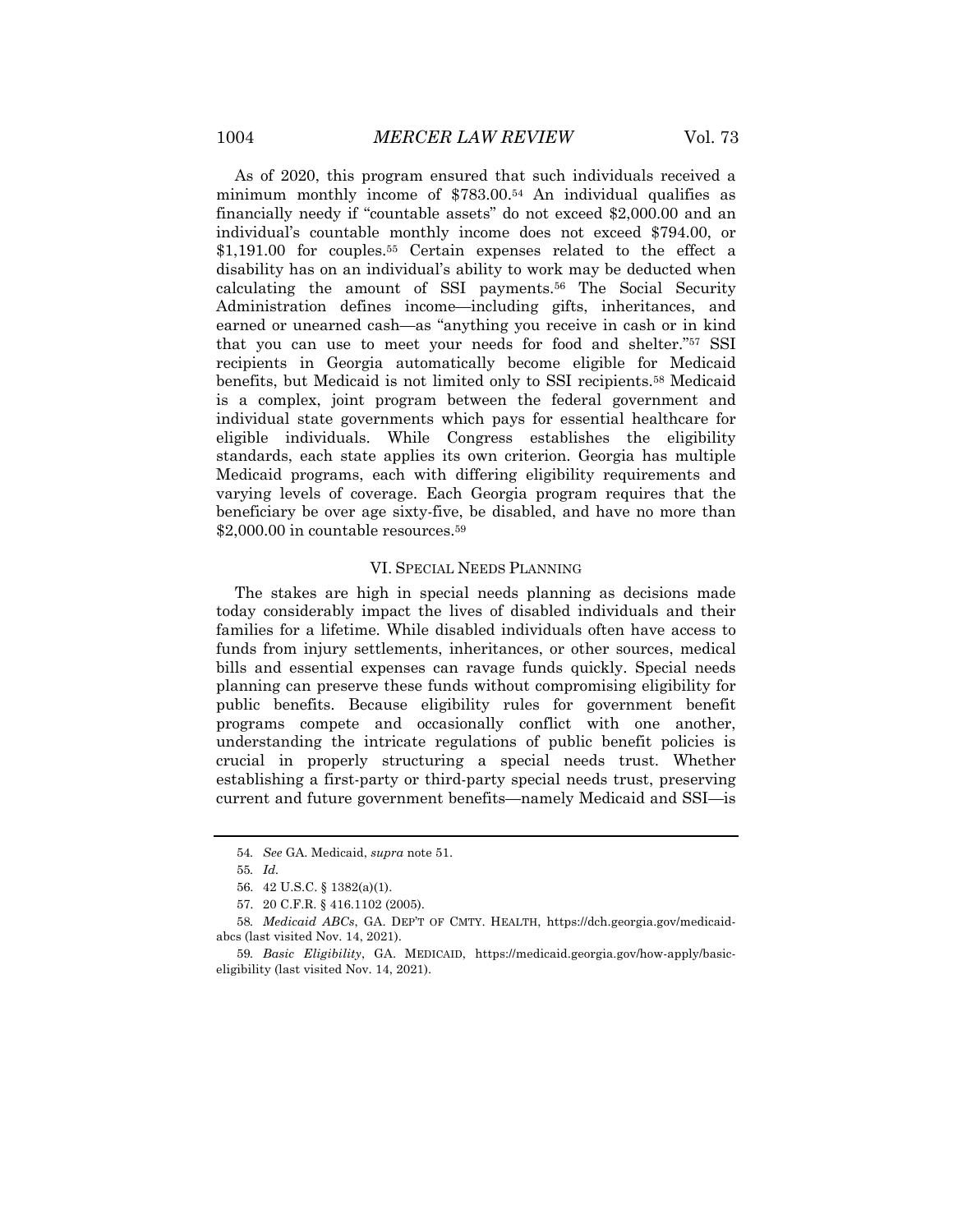crucial. A properly structured special needs trust will create and safeguard eligibility for public benefits, provide quality-of-life funds, and prolong the use of any available funds for the disabled individual, despite having assets that would otherwise disqualify these benefits.

Before special needs planning became widely utilized, disabled individuals relied primarily on family support and public benefits.<sup>60</sup> While public support programs pay for basic needs such as food, shelter, and medical care, they are not designed to provide or maintain qualityof-life services such as transportation, recreation, therapy, special equipment, or comfort items for beneficiaries.61 Prohibiting disabled individuals from supplementing public benefits with family funds became deleterious to beneficiaries and costly to agencies administering the benefits. This gap in care gave rise to special needs trusts. Special needs planning provides the critical infrastructure necessary to support disabled individuals and is important in many areas of law, including estate planning, elder law, special needs, family law, and personal injury, as issues arise for disabled individuals who receive an influx of funds from a settlement, inheritance, or gift. While the objective of special needs planning is not to preserve such funds indefinitely, it should endeavor to extend these funds to provide for disabled individuals without compromising eligibility for public benefits.

Special needs planning requires more than drafting a will or a trust. Planning requires both recognizing the potential need for a special needs trust for someone who may become eligible for any needs-based public benefits and avoiding the wrong type of special needs trust that may preclude future eligibility for benefits. Special needs trusts, also known as supplemental needs trusts, must be fully discretionary and irrevocable.62 In addition, special needs trusts should include language that conveys that the trust is intended to supplement, not supplant, public benefits.63 Moreover, each special needs trust beneficiary must meet the Social Security Act's definition of disability, that is, an inability "to engage in substantial gainful activity (SGA) because of a medically determinable physical or mental impairment that is either:

<sup>60</sup>*. See generally World Report on Disability,* WHO 137 (2011), https://www.who.int/disabilities/world\_report/2011/chapter5.pdf.

<sup>61</sup>*. Understanding Supplemental Security Income (SSI) Overview*, SOCIAL SECURITY ADMINISTRATION (2021), https://www.ssa.gov/ssi/text-over-ussi.htm.

<sup>62.</sup> Shana Siegel, *Understanding Special Needs Trusts*, THE NAT'L LAW REV. 1, 6 (Aug. 21, 2020), https://www.natlawreview.com/article/understanding-special-needstrusts.

<sup>63.</sup> Siegel, *supra* note 62, at 4.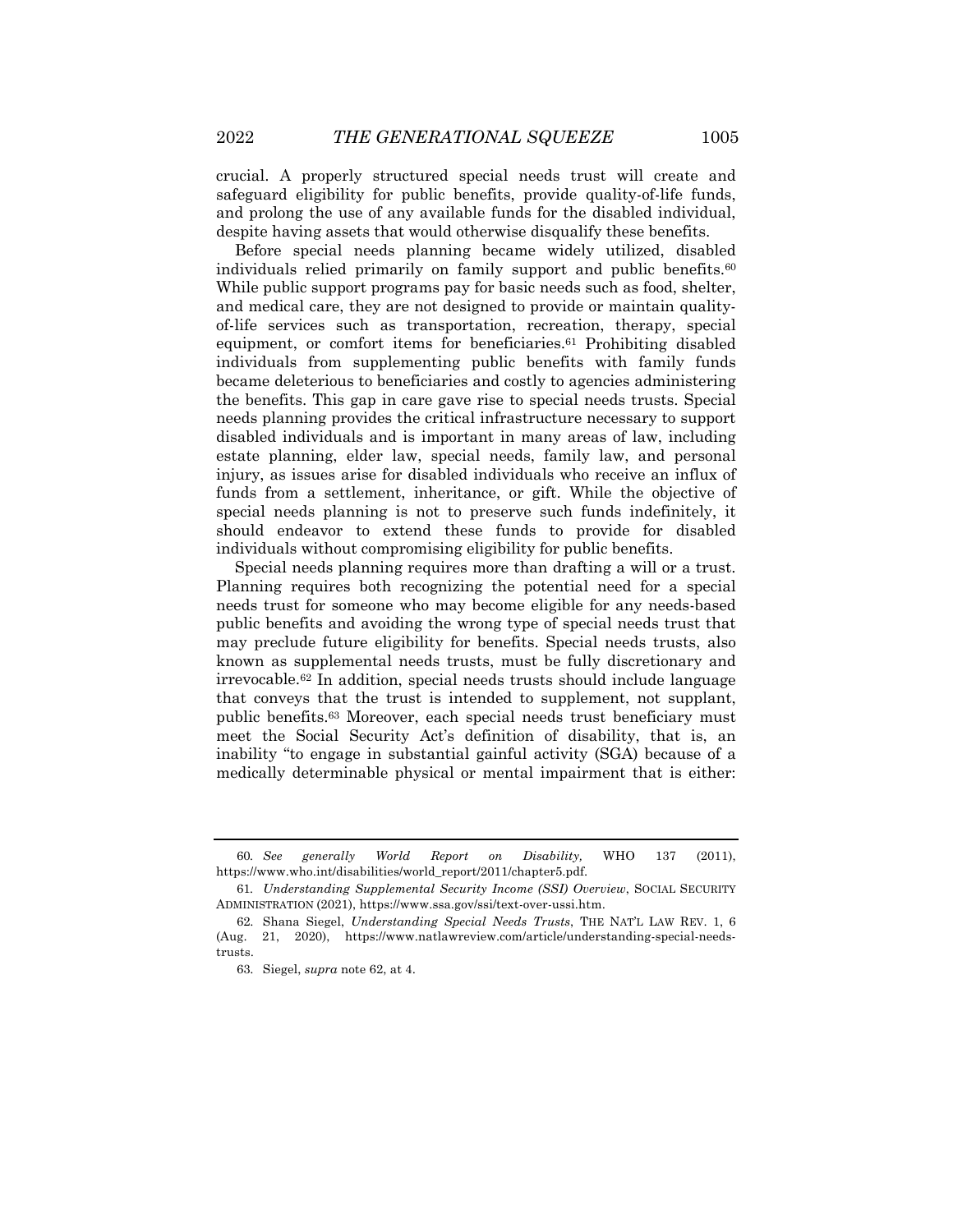[e]xpected to result in death[,] [or] [h]as lasted, or is expected to last, for a continuous period of at least 12 months."64

As defined, "[w]ork is [deemed] 'substantial' if it involves doing significant physical or mental activities or a combination of both."65 "Gainful" work activity may include work performed on a full-time or part-time basis and can be of a nature generally performed "for profit, whether or not a profit is realized."66 Cash distributions made directly to the beneficiary of a special needs trust are treated by the Social Security Administration's Program Operation Manual System (POMS) as "countable income."67 The trustee should not distribute cash to the beneficiary because doing so will reduce the beneficiary's SSI payment and could render the beneficiary ineligible for Medicaid.68

First-party and third-party trusts are usually lumped together as "special needs" trusts, but the two types differ for both tax purposes and benefit determinations.69 First-party special needs trusts, also known as self-settled trusts, are funded with property belonging to a disabled individual often via the proceeds of litigation, inheritance, lottery winnings, divorce settlement, or sale of real property.<sup>70</sup> A first-party special needs trust can also be funded with the income or a brokerage account the disabled person established prior to this disability, but the beneficiary of the first-party trust must be under the age of sixty-five.71 In a case where a parent or guardian establishes a special needs trust funded with the settlement proceeds from a personal injury lawsuit or improperly directed inheritance, the disabled individual is nevertheless considered the grantor, thus making the trust a first-party trust.72

Basically, a trust is self-settled if the beneficiary had the right to outright possession of the proceeds before the trust was established.73 Self-settled special needs trusts must include a provision directing the

67*. Understanding Supplemental Security Income SSI Income*, SOCIAL SECURITY ADMINISTRATION (2021), https://www.ssa.gov/ssi/text-income-ussi.htm.

68. Social Secuirty Administration, *supra* note 67.

69. Regan, *et. al.*, Tax, Estate & Financial Planning for the Elderly § 7.03[1] (2021).

70. Regan, *et. al.*, *supra* note 69, at § 7.03[2].

71*. Id.*

72. ADMINISTERING A SPECIAL NEEDS TRUST: A HANDBOOK FOR TRUSTEES, SPECIAL NEEDS ALLIANCE 6 (2021 ed.), https://www.specialneedsalliance.org/wpcontent/uploads/2021/03/SNA-2021-Handbook.pdf.

73. SPECIAL NEEDS ALLIANCE, *supra* note 72, at 5.

<sup>64</sup>*. See Red Book, How Do We Define Disability?*, SOC. SEC. ADMIN., https://www.ssa.gov/redbook/eng/definedisability.htm?tl=0%2C1 (last visited Nov. 14, 2021).

<sup>65.</sup> Soc. Sec. Admin., *supra* note 64.

<sup>66</sup>*. Id.*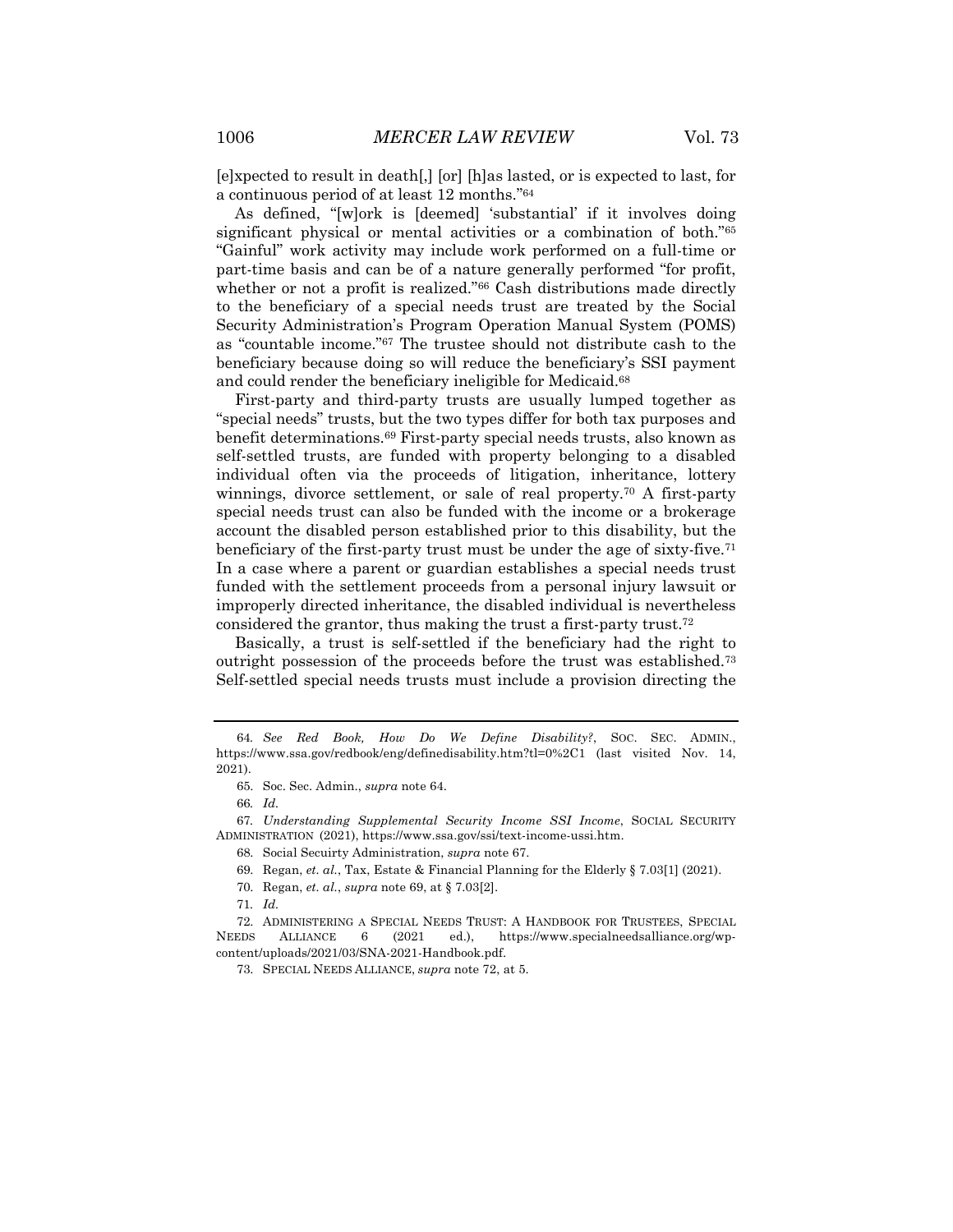trustee, if the trust contains any funds upon the death of the beneficiary, to repay the state Medicaid funds paid for the beneficiary.74 Congress enacted 42 U.S.C. § 1396 $p(d)(4)(A)$ ,<sup>75</sup> allowing an individual to transfer assets that would otherwise disqualify him or her for public benefits into a first-party special needs trust without penalty.76 Firstparty special needs trusts must be funded with the beneficiaries' assets for the sole benefit of the beneficiary.77 Most importantly, the first-party special needs trust must include a payback provision stating that upon the death of the beneficiary, the trustee will notify and reimburse Medicaid from any money remaining in the trust payments to the beneficiary.78

First-party trusts are often created following an event such as a settlement from an injury.79 Funds left to a disabled grandchild can trigger implications and should be moved into a first-party special needs trust. Likewise, inheritance should go into a first-party trust rather than directly to a disabled person. Individuals who have worked and developed a disability later in life may have assets that would disqualify them from public benefits unless transfered into a first-party trust.80 Child support from divorce decree or settlement that becomes money belonging to the child can also be put into a first-party special needs trust.81

While a payback provision is essential in a first-party trust, a payback provision should not be included in a third-party trust.82 Thirdparty trusts funded with third-party assets must be approved by Medicaid. For this reason, an *inter vivos* third-party special needs trust is a better choice than a testamentary third-party special needs trust because the testamentary trust cannot be approved until after death of grantor.83 A third-party trust has no beneficiary age restrictions and is a viable planning tool for parents of children of any age who have disabilities.84

84*. Id.*

<sup>74</sup>*. Id.* at 5–6.

<sup>75.</sup> 42 U.S.C. § 1396p(d)(4)(A)(2018).

<sup>76.</sup> 42 U.S.C. § 1396p(d)(4)(C)(2018).

<sup>77</sup>*. Id.*

<sup>78</sup>*. Id.*

<sup>79.</sup> SPECIAL NEEDS ALLIANCE, *supra* note 72, at 4.

<sup>80</sup>*. Program Operations Manual System (POMS)-SI 01120.203*, SOCIAL SECURITY ADMINISTRATION (Nov. 9, 2021), https://secure.ssa.gov/poms.nsf/lnx/0501120203.

<sup>81</sup>*. See* SPECIAL NEEDS ALLIANCE, *supra* note 72, at 5–6.

<sup>82.</sup> Regan, *et. al.*, *supra* note 69, at § 7.02[2].

<sup>83</sup>*. Id.*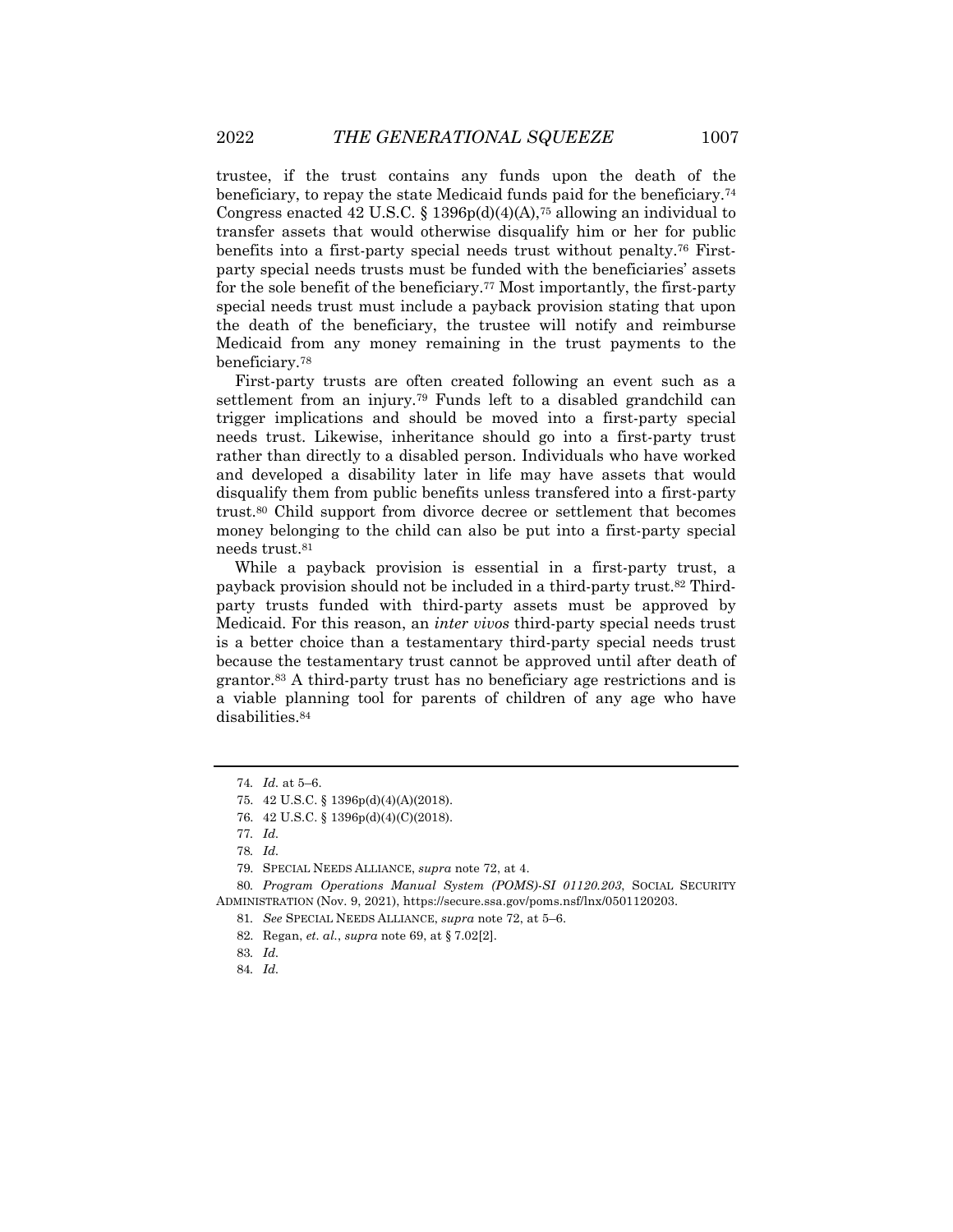The third-party trust is also a good choice for a disabled spouse, especially in the case of Alzheimer's. In some cases, pooled special needs trusts are the best option.85 These trusts are separate accounts maintained by a non-profit association for the sole benefit of each individual disabled beneficiary.86 Assets are pooled for investing and management purposes.87 Pooled trusts are ideal for individuals who either require a special needs trust but do not have adequate funds to justify a professional fiduciary or who may not have a trustee to appoint. A disabled person can establish a first-party or third-party pooled special needs trust, though a first-party account must be funded with assets of an individual who is less than sixty-five years of age and can only be established by a parent, grandparent, court, legal guardian, or by the beneficiary himself—if he is competent to do so—or by the beneficiary's agent on his behalf.88 Rather than signing a trust agreement, an individual would sign a joinder agreement to join into the trust.

First-party pooled trusts are restricted to individuals under the age of sixty-five because Georgia imposes a transfer penalty if the person is sixty-five or older. There is no age restriction or payback requirement for third-party pooled trusts.

#### VII. CONCLUSION

It is imperative to underscore the gravity of comprehensive financial and estate planning strategies to maximize government benefits in the lives of disabled individuals. Adults who are faced with caring for both elderly parents and children with disabilities struggle with a financial, personal, and logistical squeeze. Assisting these clients to maximize government benefits for both aging parents and children with special needs can preserve any generational wealth which can be used to enhance quality of life and experiences. The challenge lies in planning for the long-term care of both generations due to a myriad of factors, including inflation and changes in the law and tax code, along with the practical difficulties related to planning for the care of a disabled child long after parents are gone. A well-devised comprehensive estate plan and adequate nest egg that assure a loved one will be cared for is a priority for families facing this situation.

As discussed in this Article, attorneys practicing in this space should continuously study changes in the law, the tax code, and the eligibility

<sup>85.</sup> Regan, *et. al.*, *supra* note 69, at §§ 7.03[4], 7.04[2].

<sup>86</sup>*. Id.* at § 7.03[4].

<sup>87.</sup> 42 U.S.C. § 1396p(d)(4)(C)(ii) (2018).

<sup>88.</sup> Regan, *et. al.*, *supra* note 69, at § 7.03[2].